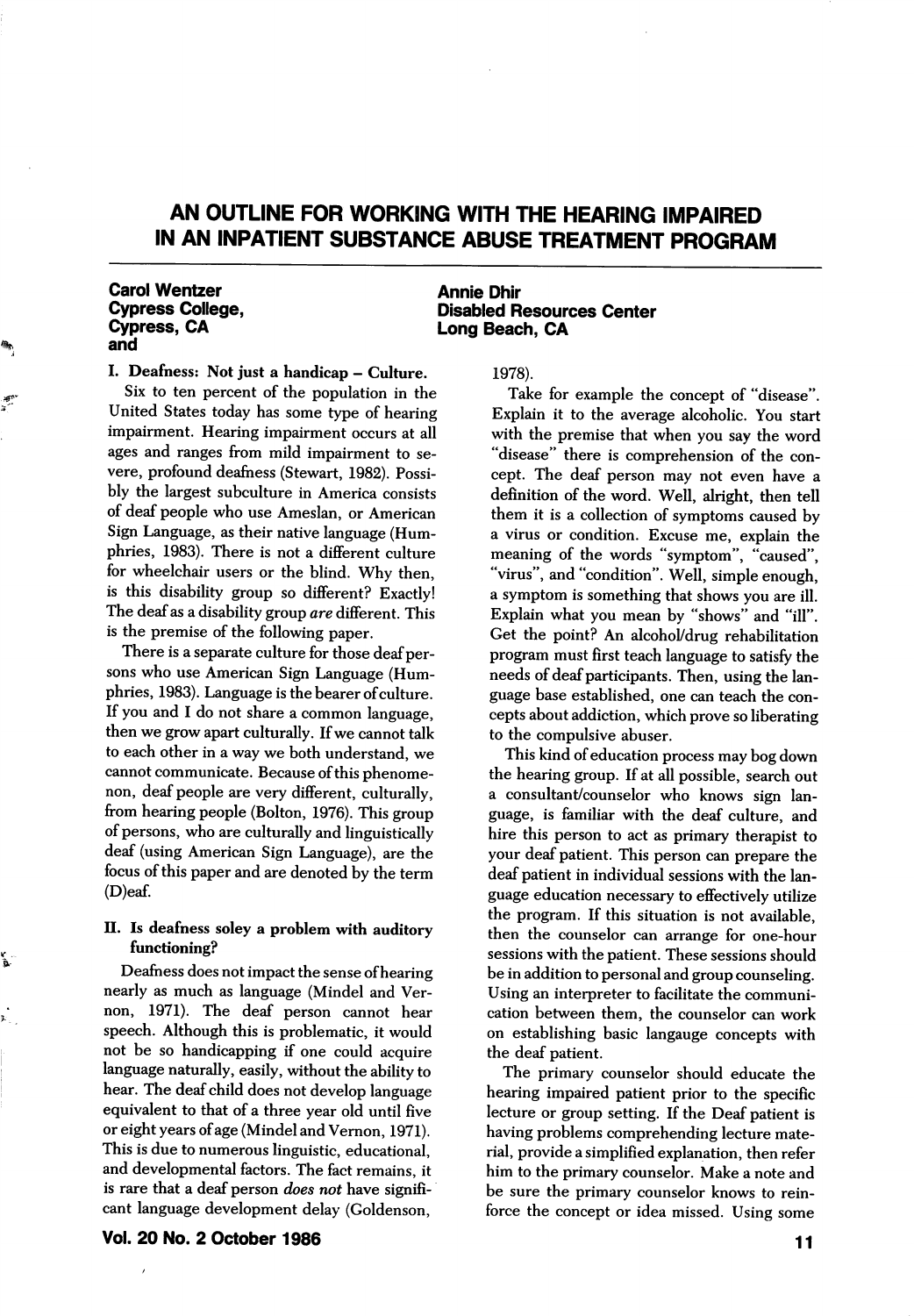group time to incorporate the deaf person can be advantageous even to other group mem bers. They learn tolerance and may even get clarification when afraid to ask the "dumb" question. Be wise: don't include the deaf person at the expense of the entire group; simi larly, don't think every question needs indepth linguistic explanation.

#### III. Alcoholism/Addiction the lonely diseases; Deafness the lonely handicap.

Alcoholism has been called the lonely dis ease (Coleman, Butcher, and Carson, 1980). Interestingly enough, deafness has also been called the lonely handicap (Mindel and Vernon, 1971). Why? What child's mother, most of the time, cannot speak her child's native language (Mindel and Vernon, 1971)? What other child with loving mother and father will not have meaningful communication with them until age eight or twelve? What child will be excluded from family fights, discus sions, decisions? What adult has little or no meaningful communication with his family, his employer, his co-workers? The deaf child, the deaf adult does not.

Language impacts deaf persons severely, isolating and excluding them from normal in teractions with the world. The deaf alcoholic has, then, a multiplied problem. He must overcome the limiting effects of a disability (deafness) and a disease which encourages iso lation. The integrated alcohol treatment prog ram highlights the isolation so much for the deaf alcoholic/addict, the hope that recovery could offer can be masked. Awareness by the treatment staff and a primary counselor with proficiency in sign language can lessen the potential negatives while taking advantage of all the positives.

Regardless of whether a signing primary counselor is available, it is imperative that the program counselor contact Alcoholics Anonymous, arrange for deaf alcoholics or other alcoholics who can sign (hearing) to meet with the deaf patient. This will take some work as there are VERY FEW recovering deaf per sons. Contact as many sources as you can, while being cautious not to break confidential ity. From my experience, the deaf patient who has met with at least two other signing/deaf alcoholics before leaving treatment, has greater potential for success than a patient who has no sign language using AA contacts.

It is important to point out some Deaf per sons interact well with hearing patients, others do not. The patient who does not inte grate with the hearing patient community may afterwards feel more isolated and different than before treatment. This isolation clearly defeats the purpose of treatment. If the deaf patient is not interacting well, consider an early discharge. Many times I advocate for early discharge for several reasons.

First, the hearing patients and staff consider it a novelty in the beginning of treatment and reach out to the deaf patient. At about 10 to 20 days into treatment, the novelty wears off and the interaction decreases markedly. The patient senses this natural process, feels objectified, and begins to isolate himself.

Secondly, the cost of funding a deaf patient is high. For this reason many treatment pro grams provide an interpreter only part-time. This tends to leave the deaf person alone or uninvolved too much. As the days pass, the patient notices more the time he misses the interpreter than has one. Consequently, the patient feels increasingly isolated. I advocate for 4-6 hours per day of interpreting, for shor ter periods of time. For example: 15 days with interpreter services for 4-6 hours per day, is preferable to 28 days with 2-3 hours per day of interpreter services. This utilizes the inter preting time more efficiently and helps to in crease assimilation of information.

Thirdly, the nature of sign language and language delay creates a special situation. The deaf patient, like the hearing patient, is learn ing new words and new ways of thinking about an old problem. For the deaf patient this pro cess is more complicated. He must first learn a new word, then a new sign for that word, then a meaning for that word. Meanwhile his hearing counterparts are "merely" learning new meanings for previously known vocabu lary. Any mind can assimilate only so much extensive language education. The deaf per son can quickly experience overload. Opti mally, the deaf person should enter treatment in the beginning of the treatment cycle when concepts are first being introduced and stay only until overload starts. The deaf patient genuinely needs more time to assimilate infor mation.

Vol. 20 No. 2 October 1986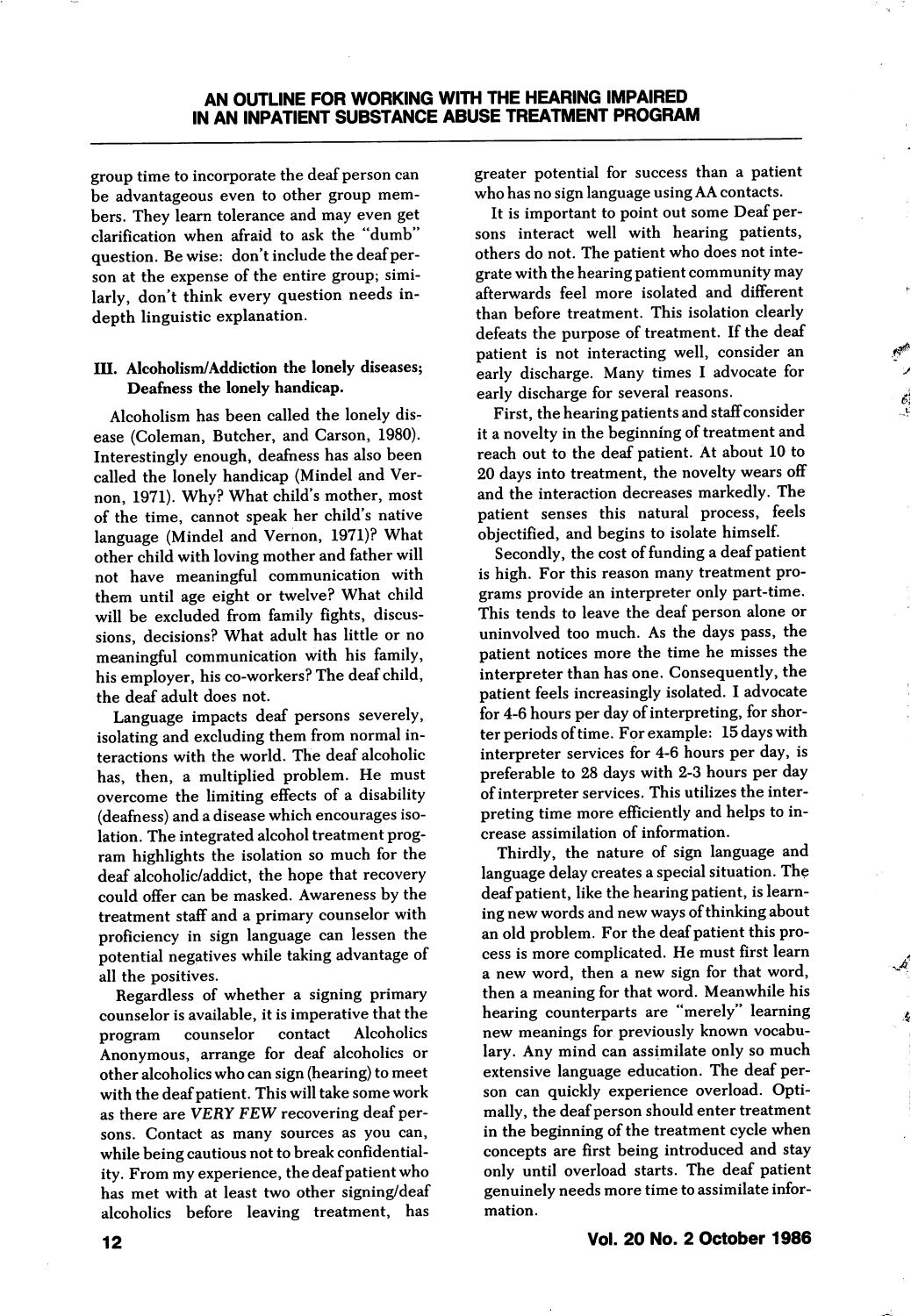#### IV. Interpreters: A matter of trust.

Ideally, an interpreter is a person who be comes involved in a situation where two parties do not understand each other. These parties need someone to convey their ideas to each other, because their language differences create a barrier. The sign language interpreter bridges the gap by conveying the deaf person's signs into spoken language and the hearing person's words into signs (Caccamise, et al, 1980). There are three groups of people who use sign lan guage. They are deaf people, signers (those who know sign language), and interpreters.

The second group I mentioned are signers. These individuals have learned sign language because of association with deaf people or per sonal interest. DO NOT use a signer in lieu of an interpreter. They are not trained in inter preting, only in sign language. Let me give you an analogy. Using a signer to do the job of a qualified mental health interpreter is like asking a life guard to do surgery. Be aware; signers often mean well and are willing to provide the service free, but in the end are very damaging to long term success. Frequently these volun teers are very enthusiastic; use them to assist with written assignments or driving the deaf person to a meeting - NEVER AS AN IN TERPRETER!

Interpreters may be certified by a national agency, the Registry of Interpreters for the Deaf. To be certified, these interpreters have undergone an evaluation. Due to certain cir cumstances, the number of certified interpre ters (those who have passed the evaluation) available is very low. You may need to use an interpreter who is not certified by the RID. This non-certified interpreter, nonetheless, should have verifiable credentials such as a cer tificate of completion from a reputable training program. Usually, you can get a qualified inter preter from a social service agency in your state.

There exists, in most states, a crisis in the interpreting field. The number of qualified in terpreters has not kept pace with the demand. For this reason, it is imperative that the ar rangements for the interpreter be made in ad vance of the patient's admission. Sadly, I have seen patients, lefl alone without an interpreter, become frustrated and leave treatment. Arrang ing payment for the interpreter, scheduling the interpreter, checking qualifications, and any staff orientation/in-service must be done PRIOR to admission. The misunderstanding, disap pointment, frustration, time, and dollars this saves cannot be understated.

The interpreter does not interject opinions, personal ideas, or thoughts, but allows the com munication to remain a pure exchange. The in terpreter is to keep all information confidential since the interpreter would not be needed if the person involved were not deaf or the hear ing person knew sign language. This is the func tion of an interpreter. Now, let us discuss some history.

Interpreters' reputations for being trustwor thy, competent, disinterested parties has been, up to now, generally poor. Interpreters, until the last fifteen or so years, were primarily chil dren of deaf parents and members of rather con servative religious sects who felt it their mission to reach the deaf (Lane, 1984). One possible explanation for this poor reputation is that chil dren of deaf parents have very similar behaviors to adult children of alcoholics (Greenberg, 1970). They act as protectors and parents to their parents (Greenberg, 1970). When these individuals were brought into an interpreting setting, it is easy to see that the communication usually did not remain a pure exchange, but was colored by the interpreter's "best" wishes for the deaf person or parent (Greenberg, 1970). This situation created mistrust of the interpret ers, the person who was being interpreted, and the hearing world in general.

Another option was to use church interpret ers. Gan you see how certain thoughts and be haviors might influence the exchange? Con sequently, interpreters were mistrusted and disdained. Things have changed radically in the interpreting profession; however, history is slow to be forgotten. Therefore, it may require as much time for the deaf person to trust the interpreters, as the counselors, or non-signing group members (Boros, 1983).

To minimize this trust factor I recommend using as few personnel as possible. It is better to postpone admission for one or two weeks to locate an interpreter who can do all the group therapy sessions or all the lectures. Fore thought and planning can radically decrease the confounding created by this trust factor when working with the deaf alcoholic.

#### V. One-to-One.

The deaf person in a one-to-one setting is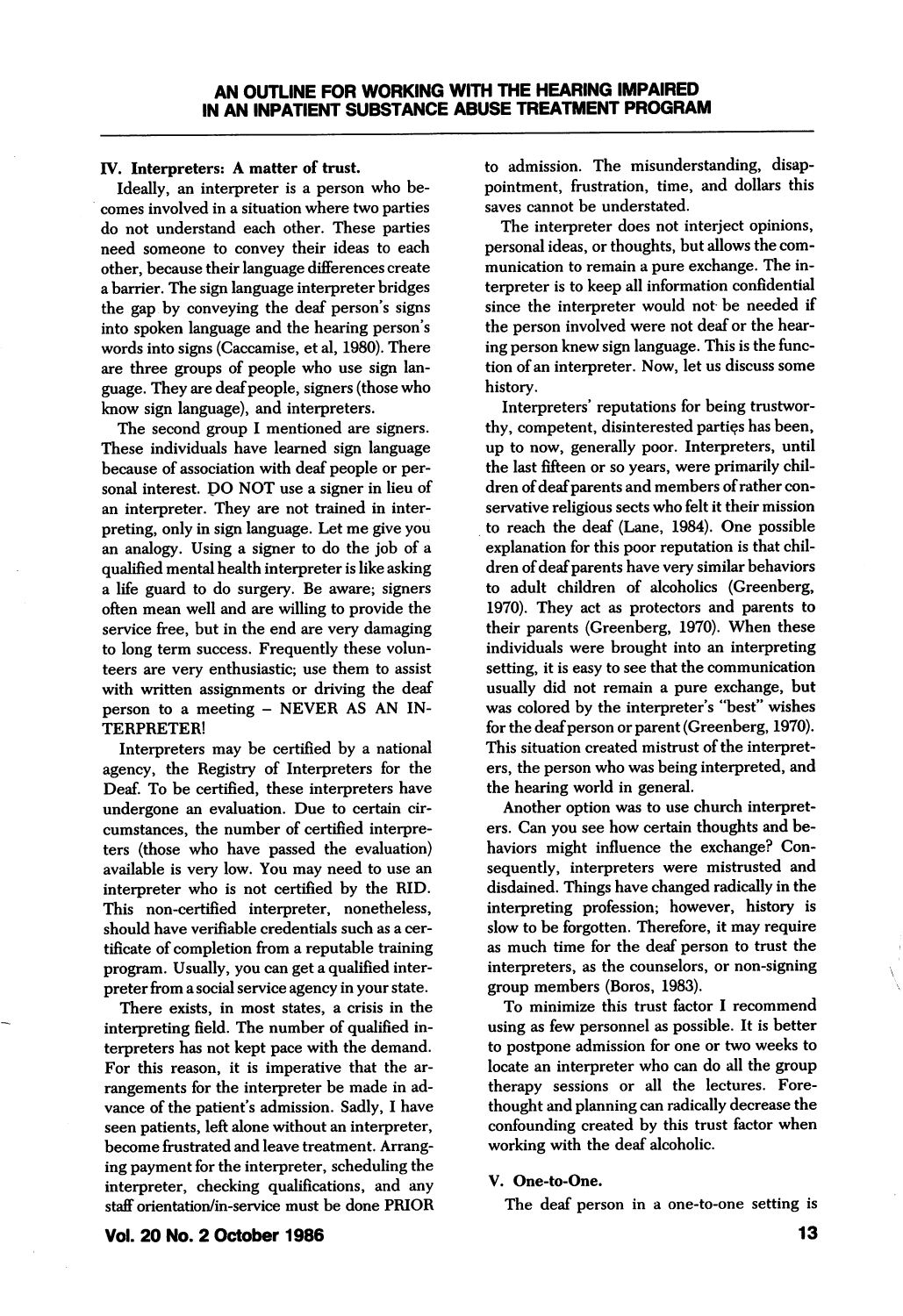much like the non-impaired person. There is a heightened sense of body language and the added frustration of needing to communicate in one or the other's non-native language. For example, the deaf patient is communicating by using written English; the hearing counselor is trying to understand written American Sign Language. Consider the same things you would do with an able-bodied patient. Show empathy with your body, actively listen, use the language level of the individual, be open and honest.

Initially you may feel uncomfortable, espe cially if an interpreter is present. Talk about this with other staff members, and be honest with your patient. Your level of comfort affects the counseling process, so be aware of yourself. The interpreter may want to sit behind you. This can be unnerving if you use a desk. The interpreter is the expert; let him tell you where to sit. There are important, practical, linguistic reasons for what they do and say. Do as they instruct you and the situation will flow smoothly.

Due to the nature of deafness, the deaf pa tient may touch you more often than you are accustomed to being touched. Are you taken aback by a hug or touch? This physical contact is an important, vital means of communicating for the deaf. The deaf patient may feel you are not listening to him if you do not maintain direct eye contact. Look at the patient, not the inter preter. Use natural gestures, pantomime, written notes, pictures, whatever it takes to get communication across.

## VI. In a group.

Groups can be more difficult with a deaf member. It is usually best to excuse the deaf person from groups where no interpreter is available. When you cannot excuse the deaf patient from an uninterpreted lecture, use the chalk board and write down as much as possible. Have a volunteer sit next to the deaf person and summarize what's going on. Encourage the deaf person to sit in the front. Some films are accompanied by scripts; locate these and pro vide the deaf patient a copy. Do not walk around or obstruct your face with drinking, smoking, or hand movements. Encourage group mem bers to share their notes with the deaf member. He cannot write down information and try to speechread/watch what's going on at the same time.

Be cautious about choosing the volunteer. Women are especially prone to rescue, to the detriment of their own treatment. Make sure you rotate volunteers so one individual does not begin to resent the deaf member. Watch out for people using the deaf person as a means of defocusing from their own disease.

If an interpreter is present, allow the in terpreter to choose the best seat for himself, the interpreter will help the situation flow smoothly if allowed to do so. When showing a film, consider the deaf person's need for addi tional light; ask the interpreter how to handle the problem. Include the deaf person. Allow him to make comments. Expect these com ments to take a bit more time as the individual is working through an interpreter or by writing. Do not expect the interpreter to share his feel ings. He should not give any comments or ask questions. Try to remember this fact; if the deaf person were not deaf, the interpreter would not be there.

# VII. Generals about linguistics, lip reading, and speech.

Generally deaf individuals do not have a firmly established English language base (Mindel and Vernon, 1971). They have acquired lan guage in a much different way than their hearing peers. Gaps may exist in their ability to adequately read or write the English language. If they don't understand the material the first time, re-word the information, or simplify it. Accomplish this without resorting to infantile, condescending language. Knowledge of English as a second language has little to do with intel ligence. Do not patronize these patients. Re member, this is an adult.

Generally, deaf persons' lipreading skills will not suffice to understand speech. Deaf individu als, in fact, do not "lipread", they speechread (Northcott, 1976). They use facial expression, gestures, and lip movements to "read" speech. Speechreading for the average deaf person is an ineffective way of assimilating what is being communicated. Only thirty percent of speech sounds are visible on the lips. Low visibility of English and confounding factors (facial hair, Brooklyn accents, smoking) make speechread ing a cumbersome task for most deaf persons.

The ability to speak can be taught  $-$  to a degree. Deaf people's ability to speak may vary widely. Some can be clearly understood, some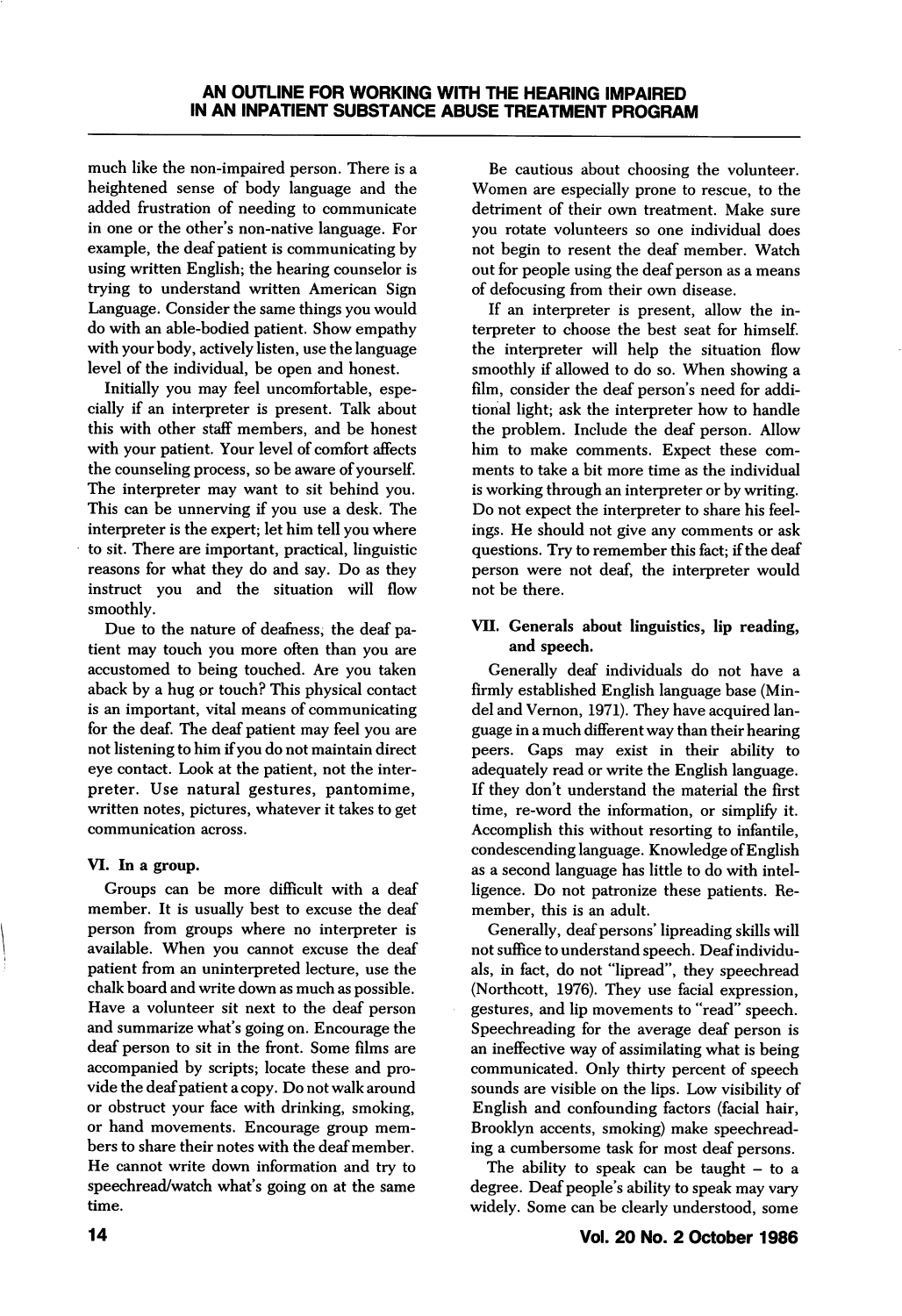are understandable to a trained ear, others hardly at all. Most deaf persons were merciless ly teased bout their speech as children. This is the historical basis for many deaf adults' deci sion not to use the speech they have. A point of great trust is the day a deaf person uses his speech with a counselor. Do not press this point! If the deaf client chooses to use his speech allow the individual plenty of time to develop the necessary trust.

Several other aspects of deaf culture often frustrate the person new to deafness. First, the structural presentation of American Sign Lan guage differs from English (Stokoe, 1978). En glish speaking persons who can hear normally move from specific to general. You and I make a point, then support it with personal anec dotes and facts, the culturally deaf person moves from general to specific. The patient will first support his point, then make the point (Marcowicz, 1973; Bellugi, 1972, Padden, 1984). This is sometimes misconstrued as defocusing or denial. Watch out, give the deaf individual more time than the hearing person to make his point. 1 am not saying that deaf patients never defocus or experience denial. 1 do mean their way of expressing a point is dif ferent and more time consuming (Bellugi, 1972). American Sign Language takes longer to terpret and the beginning coming last, can make one feel like you never get to the point (Meadow, 1972). Be patient. Expect the deaf patient's input to take three to five minutes longer than his hearing counterpart. Enjoy the wait, it will be worth it (Jacobs, 1977; Mar cowicz, 1972).

Lastly, the deaf community is very small. Partly because of this fact, once branded a drunk, always a drunk (Stewart, 1982; Cordero, 1982). This characteristic proves very damaging to the deaf alcoholic's hope for change. The deaf community remembers and still believes all the old wives' tales you and 1 did 30-50 years ago. The deaf community still maintains weighty moral judgments about drinking and drinking behavior. These attitudes, because of the flow of information (primarily word of mouth/hand), remain the same while the larger hearing societies' have changed.

There are many reasons for the deaf community's seeming gossip. For many years, oral communication was the only way daily news and community events could be shared. This

knowing everything about everyone is also lin guistic. Sign language is the only language where one can "listen" to an entire conversation from across the room, unbeknownst to the speakers. It is an easy language upon which to eavesdrop.

In still another way this openness helped police the community. Hearing people who hurt the deaf were branded; interpreters who gossiped were blackballed (Lane, 1984). The deaf alcoholic usually feels helpless to change his image within his community. 1 suggest this idea be challenged gently during treatment. There exists a new recovering deaf community, microscopic but growing. This group under stands, with forgiving memories, the pain of judgments and labels. This may be the most liberating truth the deaf person will hear in treatment. Old painful memories soften slowly, so confront gently.

## VIII. Conclusion

In conclusion, the recommendations this author makes: 1) To understand the deaf as a culturally different group. 2) To respect that difference and via respect potentiate better treatment success. 3) To use a paid, qualified sign language interpreter to facilitate communi cation for the length of the treatment. 4) To check references, arrange payment, and sche dule interpreter services for both patient and family prior to admission. 5) To use the mini mum number of interpreter personnel possible, preferably one interpreter for the duration of the inpatient stay. 6) To use a primary substance abuse counselor who is either deaf or fluent in American Sign Language and deaf culture. 7) To get the deaf patient in contact with any and all recovering deaf or sign langauge using persons prior to dischage. 8) To expect to teach more basic language concepts to deaf patients. 9) To watch for signs of isolation and discharge early if necessary.

Treating a deaf patient in most other respects is the same. The grief and loss process, family dynamics, and the denial cycle are all there, just silent. It is possible for the deaf patient to gain recovery and abstinence. This can be easier if you will consider the points offered in this paper. These sugestions have been formu lated by observing the trial and error of pro grams attempting to treat the deaf. In the hope you need not repeat the error, this paper was